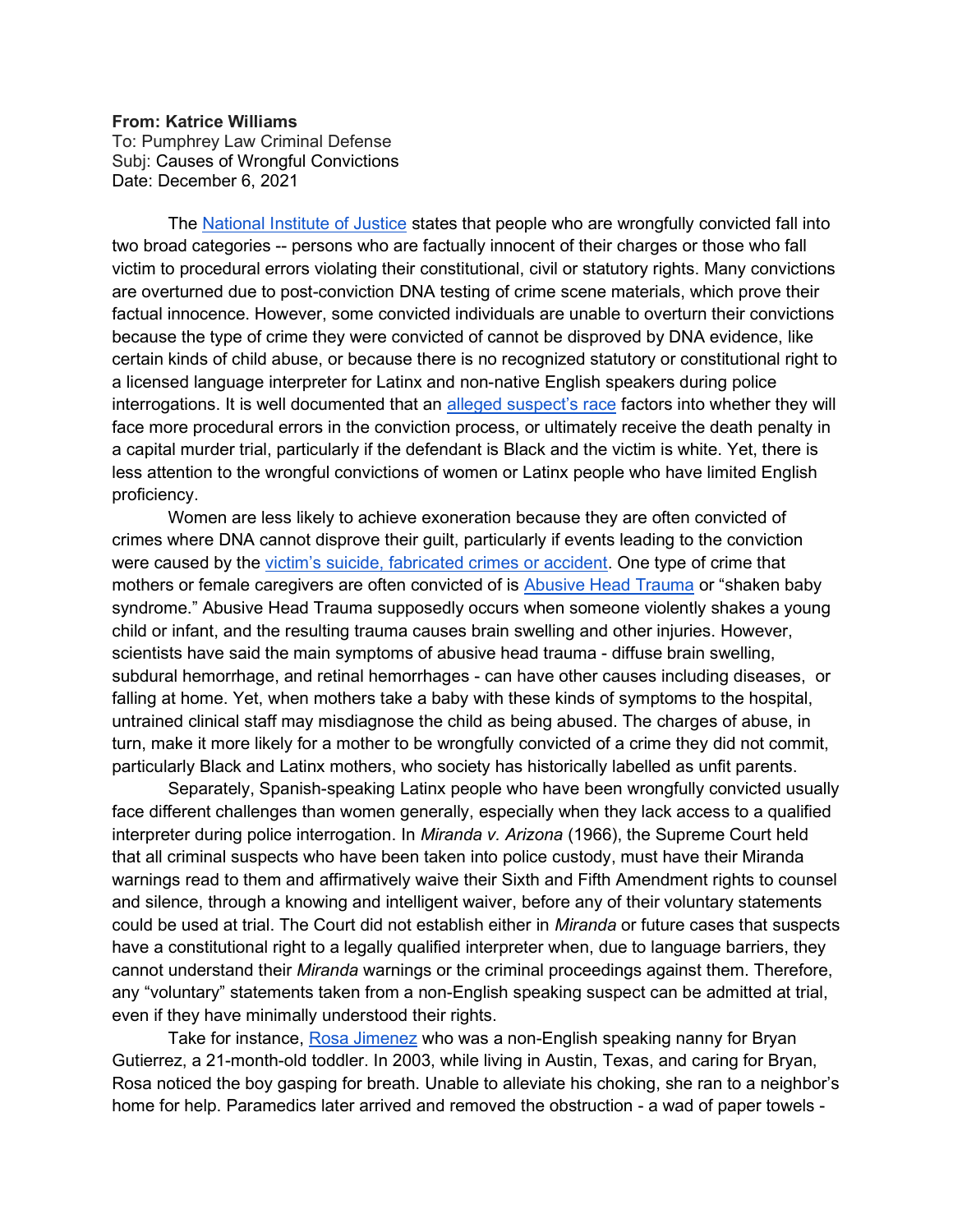from the boy's throat. After doctors declared Bryan was brain dead, Rosa was arrested and questioned by an officer who was supposedly bilingual. Because of insufficient language translation during her interrogation, Rosa unwittingly waived her *Miranda* rights and submitted statements that were misconstrued as evidence of her guilt. At trial, the prosecution alleged Rosa forced the child to consume the paper towels, and the prosecution's medical witnesses, who were not pediatric airway experts, testified that the child's death could not have been accidental. If not for the lack of an adequate interpreter who could fully appraise Rosa of her constitutional rights, as well as the unrebutted testimony of non-expert medical witnesses, Rosa might have been freed. Only in 2021 did a trial court judge recommend Rosa's conviction be vacated when top pediatric airway specialists testified that all evidence suggested Bryan accidentally choked.

Rosa's wrongful conviction is not an outlier. Too often, non-English speaking Latinx people are denied a qualified interpreter during police interrogations. Or, for women generally, they are often accused of abusing their children when an accident was really to blame. As of 1989, 241 women have been exonerated and most of these exonerees were convicted of crimes that never occurred. To prevent these miscarriages of justice, I am proposing two changes.

The first is a federal law requiring the presence of a certified translator for any custodial suspect who states they do not understand the criminal proceedings against them due to a language barrier or someone a law enforcement officer suspects has limited English proficiency. The issue of whether someone has been denied an interpreter is a question of fact that requires the State to prove the defendant had adequate interpretation services or sufficient English proficiency to understand the interrogation process. The test would be met where a defendant has obtained a high school degree or higher in English or has communicated verbally or in writing in a fluent manner. Finally, indigent defendants and their public defenders should have equitable access to medical experts like the prosecution, and this access should be funded through each state's budget for public defender services.

Often, the resources of state-appointed attorneys are limited and they cannot put on a robust defense when presented with a mountain of medical evidence in certain cases, except in very rare cases where expert medical professionals provide services at no cost. While these measures are not foolproof, they would provide greater statutory protections for women and Latinx defendants who have the greatest challenge of proving their innocence. Overall, the interrogation and trial processes need to be improved to prevent more innocent people from being unnecessarily imprisoned and separated from their families.

Word Count: 1,000

## Works Cited

Centers for Disease Control and Prevention. (2021, March 15). "Preventing Abusive Head Trauma." Date Accessed: December 5, 2021. https://www.cdc.gov/violenceprevention/childabuseandneglect/Abusive-Head-Trauma.html